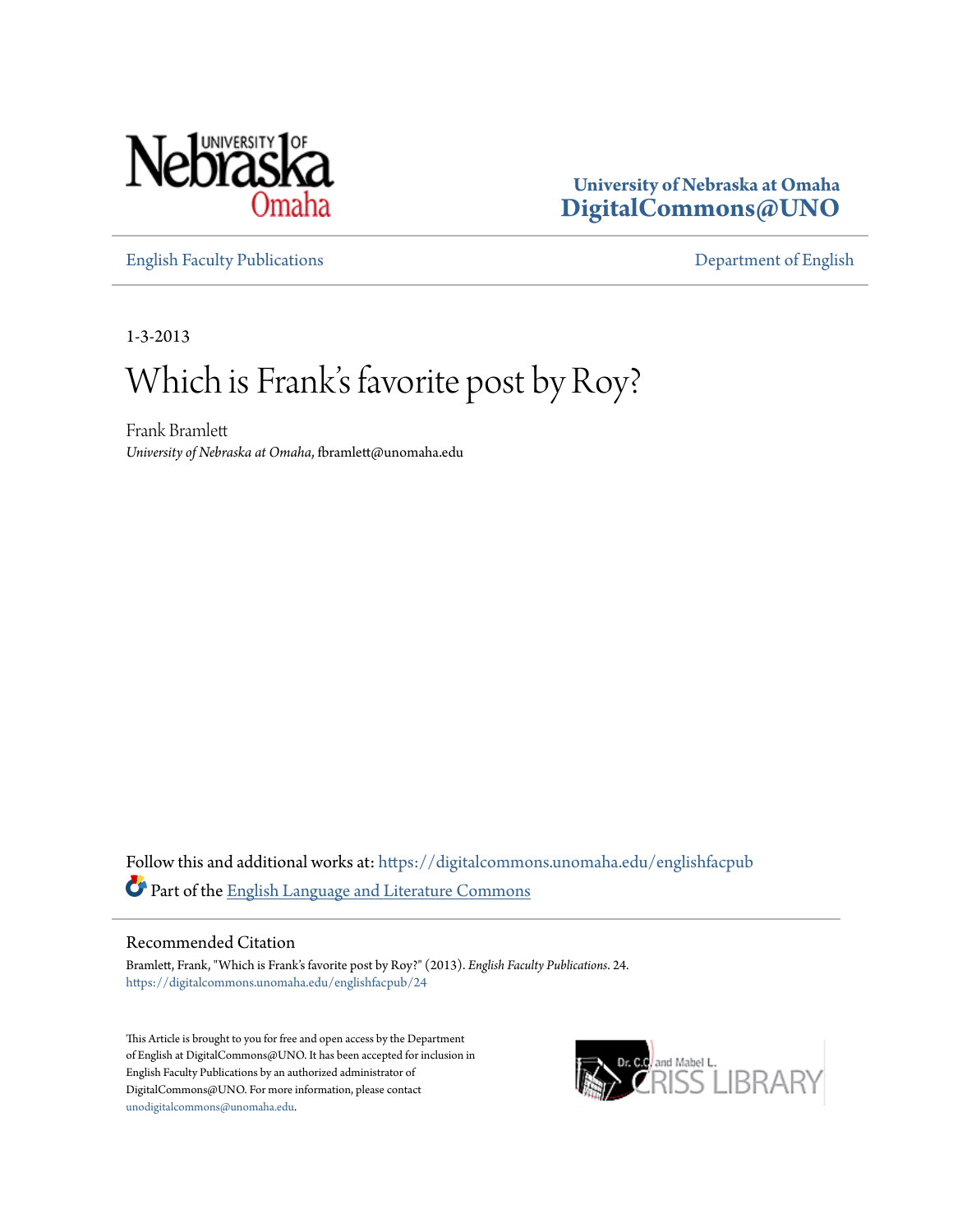For my part in the retrospective, I have the pleasure of revisiting Roy's questions to choose my favorite from. One of my top three is 'Does the Joker Have Six-Inch Teeth? (https://pencilpanelpage.wordpress.com/2011/12/01/does-the-joker-have-six-inch-teeth/),' and another is 'What the \$#@& is Happening to 1986?

(https://pencilpanelpage.wordpress.com/2012/03/01/what-the-is-happening-to-1986/)' The post about the Joker's dentition is a great example of Roy's thinking about the characteristics and conventions, the very nature of comics. On the other hand, the post about 1986 dwells centrally on the relationship that comics have with audiences and, especially, the…uhm…business practices that for good and for ill run alongside.

But for my favorite, I settled on 'How Should We Feel About "Good Girl Art"? [\(https://pencilpanelpage.wordpress.com/2012/04/19/how‑should‑we‑feel‑about‑good‑girl‑art/\)](https://pencilpanelpage.wordpress.com/2012/04/19/how-should-we-feel-about-good-girl-art/)' Part of my choice reflects a moderately selfish motivation: most of my own research and teaching activities revolve around the social and linguistic construction of identity. Roy's post delves into (1) formal conventions in comics; (2) issues of reading practices and reader identity; (3) the powerful and lasting role of sexism in the creation of comics as well as the reading of comics; and (4) broad questions regarding gender and sexuality.

Roy's post also gets at the conflicted feelings that many people may have when reading comics in which the female form is (overly) sexualized. As he points out, much of this art is technically impressive: lines and colors and composition, among other elements. At the same time, some readers find additional reasons to like the art. In Roy's words, it's 'just darn nice!'

Theamat has made a statement in her artwork about representations of gender. The image below is titled, 'If I don't get pants, nobody gets pants.' Go here (http://theamat.deviantart.com/art/If-Idon-t-get-pants-nobody-gets-pants-288025199) to see the web site.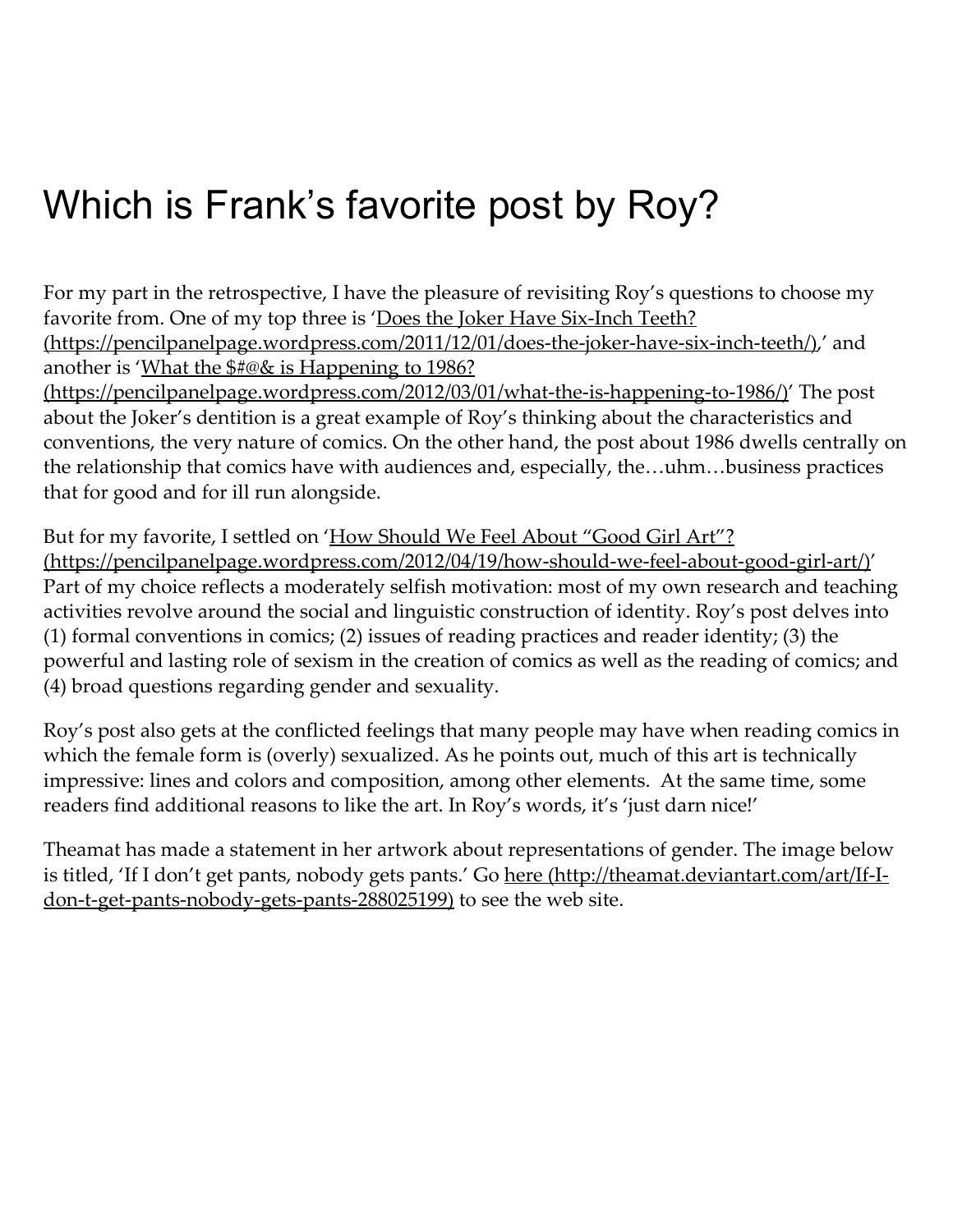

According to Roy's definition, this may qualify as 'Good Girl Art.' The reader's vantage point is reminiscent of Good Girl Art in that Wonder Woman's physical attributes are emphasized. We don't see her face, of course, but we read this image as Wonder Woman because of the costume: the boots, the red, white and blue body suit, the lasso, the hair, etc. The image reveals the potential objectification of Wonder Woman at the same time that it overturns it and demands that the reader hold men to the same standard that they hold women to. However, Wonder Woman is clearly in charge, not through her sexuality but through her power and authority as a hero. Further, her decision that all the men dress as she has to makes a clear impact on the men's appearance and, just as important, how the men seem to FEEL about the way they are (un-)dressed. (In December 2012, Theamat posted a follow-up called 'If I Don't Get Pants 2: The Holiday Edition (http://theamat.deviantart.com/art/If-I-Don-t-Get-Pants-2-Holiday-Edition-344027653).')

Another attempt at visually depicting sexist standards can be found in a satiric revision of an Avengers movie poster. http://kevinbolk.tumblr.com/post/13332046686/as-promised-heres-theavengers-parody-namely-of (http://kevinbolk.tumblr.com/post/13332046686/as-promised-heresthe-avengers-parody-namely-of)

In the book Comics & Sequential Art, Will Eisner wrote that comics images are 'the result of exaggeration and simplification' and that they are 'a form of impressionism.' Both Good Girl Art and, as Roy pointed out, Bad Girl Art are known because of the way that artists represent women. Comics artists exaggerate and simplify, but it seems that the problem arises with the way that the exaggeration and simplification become embodied. On the one hand, it may not be reasonable to expect characters who have superpowers to be drawn with realistic physical attributes (this is a kind of exaggeration). On the other hand, what is most salient in representations of the 'Good Girls' is the potential for sexuality and sex rather than other characteristics (this is a kind of simplification).

For me, Roy's post captures the academic interest that all of us at Pencil Panel Page have in our subjects, but at the same time, it's a wonderful reminder that we read comics because of the joy we find in reading them, a joy that is tempered at times with the realization that what we choose to read is serious business.